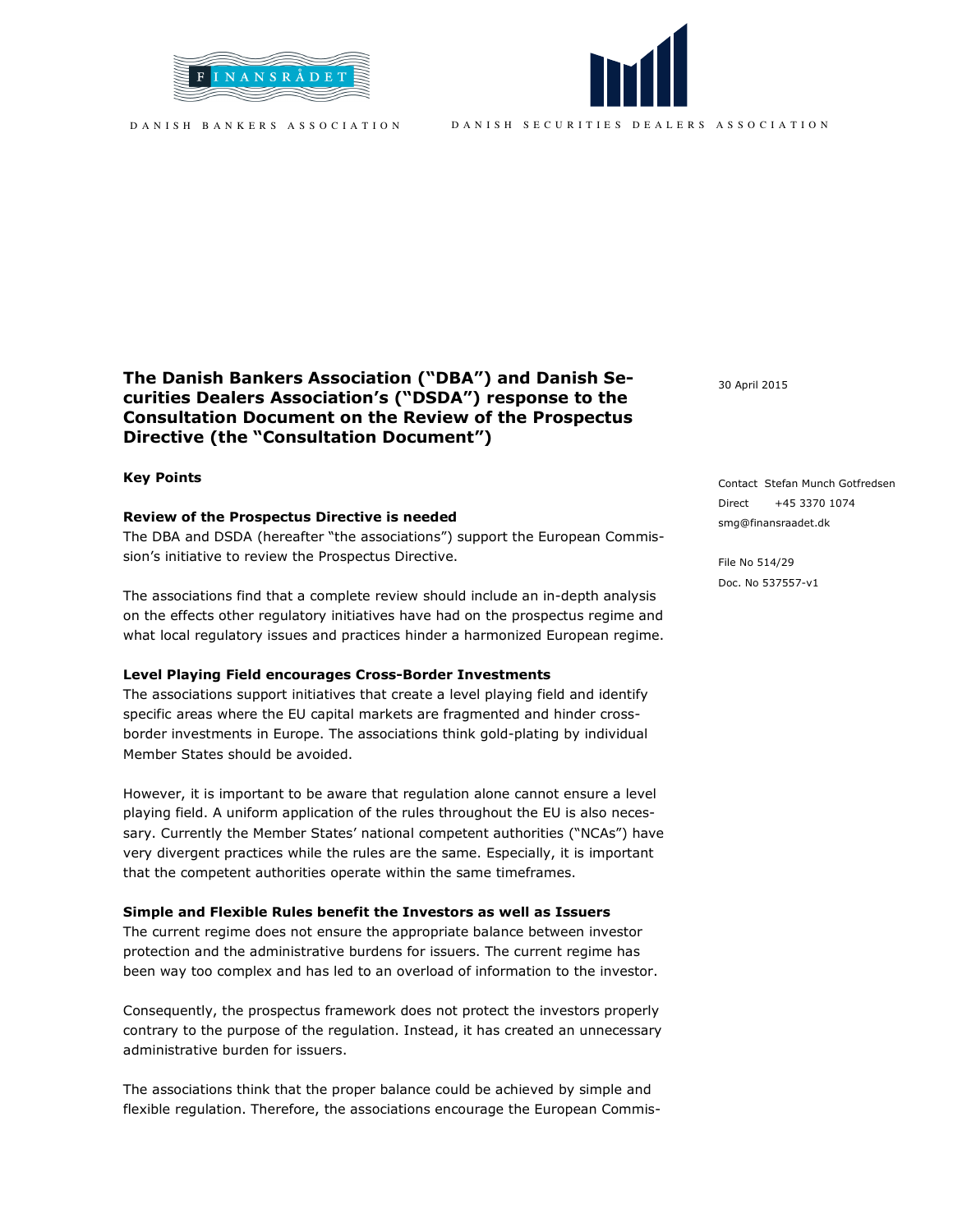sion to focus on simplifying the regulation and making it as flexible as possible in order to support economic growth without jeopardizing investor protection.

In this context the associations would like to stress that it is of utmost importance that the wholesale exemption and its benefits are maintained. The wholesale exemption allows banks to offer securities throughout the EU, without the passporting requirement or the translation of the prospectus summary. This kind of cross-border offering is in line with the overall goals of the Capital Markets Union ("CMU").

Furthermore, the associations would like to stress that the summary regime has not fully achieved its objectives of being short, simple, clear and easy to understand for investors. The summaries are too extensive and do not promote investor protection. Consequently, there should be no requirement to produce an issue specific summary. The summary could be replaced by a Key Investor Document ("KID") or the like.

### Proper alignment with other Regulation is necessary

Since the adoption of the prospectus regime, a number of interrelated financial regulatory reforms have been adopted in order to promote investor protection (e.g. MiFID, MiFIR, PRIIPS, UCITS, TD and MAR). The regulation is not aligned and is the source of significant burdens and inefficiencies. The CMU should therefore establish a seamless disclosure regime that avoids unnecessary burdens for issuers while it maintains a high level of investor protection.

## Expanding the Prospectus Requirements to Non-PD Regulated Markets or Platforms will add unnecessary Administrative Burdens

The advantage of most of these markets is facilitating the access to capital. The current regime is very streamlined, flexible and smooth combined with high standards. The associations believe expanding the prospectus requirements to other venues will cause unnecessary administrative burden and entry barriers for Small and Medium-sized Enterprises ("SMEs") looking for raising capital.

- 0 -

### DBA/DSDA Response to the Consultation Document

Below you will find the associations' response to the questions in the Consultation Document. A number of questions have been omitted, since the associations do not have an opinion about them or the questions are not relevant due to a previous response.

(1) Is the principle, whereby a prospectus is required whenever securities are admitted to trading on a regulated market or offered to the public, still valid? In principle, should a prospectus be necessary for:

- admission to trading on a regulated market
- In principle, yes. However, see our comments below.
- an offer of securities to the public?
- In principle, yes. However, see our comments below.

Page 2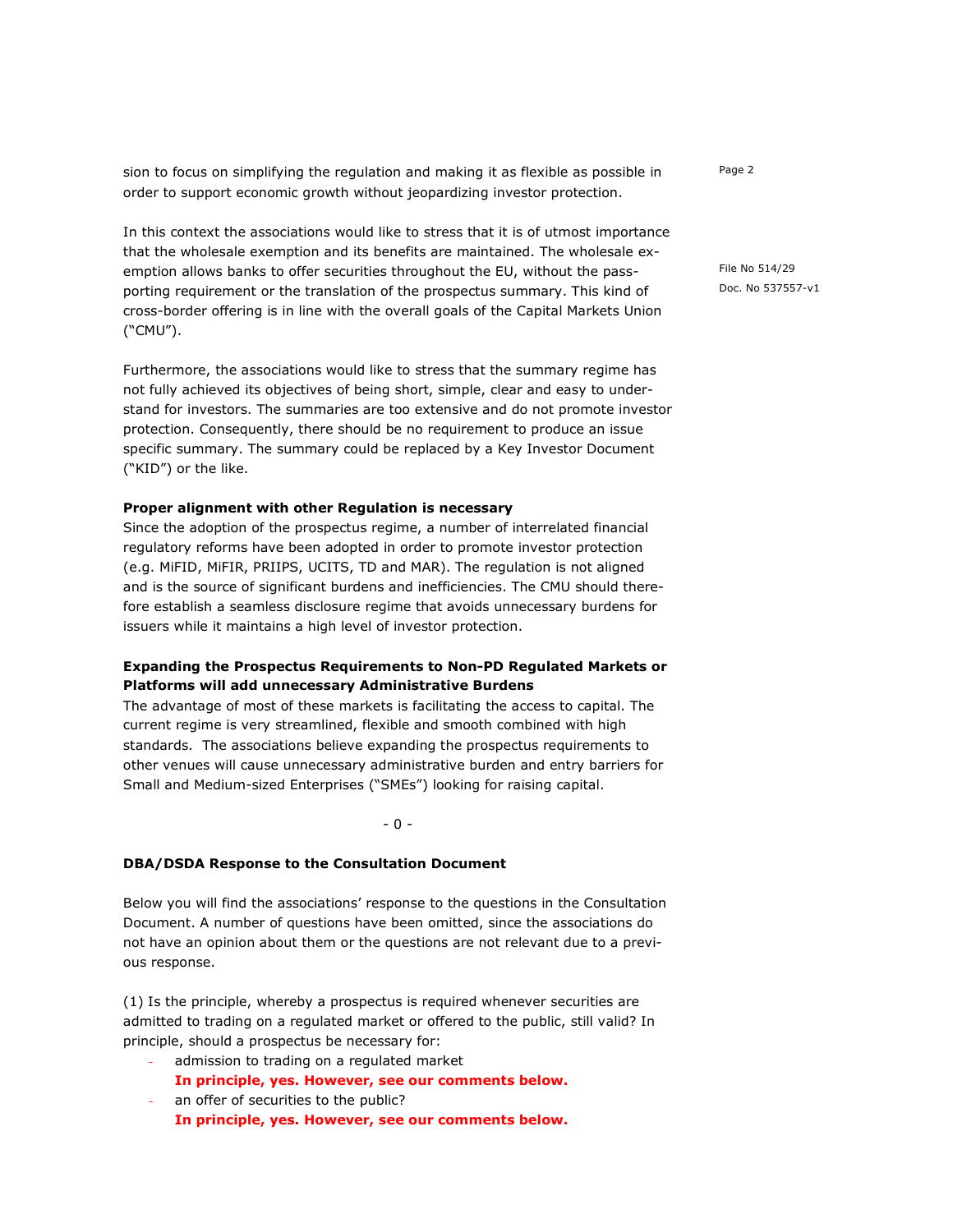Should a different treatment should be granted to the two purposes (i.e. different types of prospectus for an admission to trading and an offer to the public). If yes, please give details.? No, the existing regime seems appropriate.

(2) In order to better understand the costs implied by the prospectus regime for issuers:

- a) Please estimate the cost of producing the following prospectus
	- equity prospectus
	- non-equity prospectus
	- base prospectus Approx. £100,000 for the base prospectus and £30,000 to £35,000 for any update.
	- initial public offer (IPO) prospectus

### The costs depend on the size of the issue, market conditions, timing etc.

- b) What is the share, in per cent, of the following in the total costs of a prospectus:
	- Issuer's internal costs: [enter figure]%
	- Audit costs: [enter figure]%
	- Legal fees: [enter figure]%
	- Competent authorities' fees:

#### Approx. EUR 7,000

Other costs (please specify which): [enter figure] % Banks' and financial advisors' fees.

(3) Bearing in mind that the prospectus, once approved by the home competent authority, enables an issuer to raise financing across all EU capital markets simultaneously, are the additional costs of preparing a prospectus in conformity with EU rules and getting it approved by the competent authority are outweighed by the benefit of the passport attached to it?

There might be additional costs in relation to the translation of the summary into the local language. The requirement to translate the summary is considered burdensome and unnecessary. However, the benefits of the pass-porting regime outweigh the costs.

(4) The exemption thresholds in Articles 1(2)(h) and (j), 3(2)(b), (c) and (d), respectively, were initially designed to strike an appropriate balance between investor protection and alleviating the administrative burden on small issuers and small offers. Should these thresholds be adjusted again so that a larger number of offers can be carried out without a prospectus? If yes, to which levels? Please provide reasoning for your answer.

- a) the EUR 5 000 000 threshold of Article  $1(2)(h)$ :
	- Yes, from EUR 5 000 000 to EUR [enter monetary figure]
		- No
		- Don't know/no opinion No opinion.

Textbox: [ justification ]

Page 3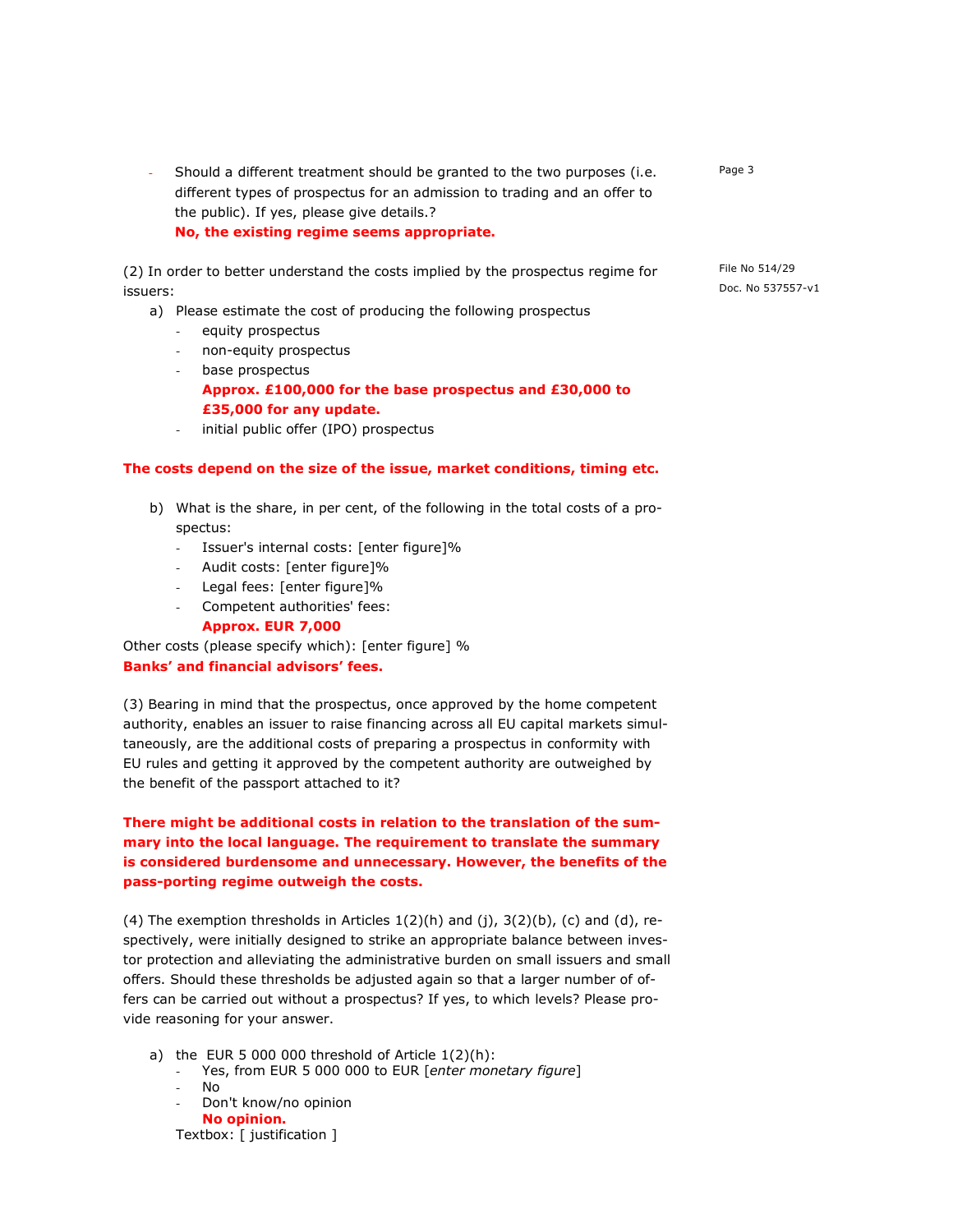- b) the EUR 75 000 000 threshold of Article  $1(2)(i)$ :
	- Yes, from EUR 75 000 000 to EUR [enter monetary figure]
	- No
	- Don't know/no opinion
	- No opinion.
	- Textbox: [ justification ]
- c) the 150 persons threshold of Article 3(2)(b)
	- Yes, from 150 persons to  $[500]$  persons
	- No; Don't know/no opinion

In relation to calculating whether the threshold has been reached the mere approach to potential investors counts. Therefore, a higher threshold seems justified in order to alleviate the administrative burdens on small issuers and small offers.

- d) the EUR 100 000 threshold of Article 3(2)(c) & (d)
	- Yes, from EUR 100 000 to EUR
	- No
	- Don't know/no opinion

# No opinion.

(5) Would more harmonisation be beneficial in areas currently left to Member States discretion, such as the flexibility given to Member States to require a prospectus for offers of securities with a total consideration below EUR 5 000 000?

# Yes. The associations are in favour of a level playing field in Europe. Gold plating by individual Member States should be avoided.

(6) Do you see a need for including a wider range of securities in the scope of the Directive than transferable securities as defined in Article  $2(1)(a)$ ? Please state your reasons.

### No.

(7) Can you identify any other area where the scope of the Directive should be revised and if so how? Could other types of offers and admissions to trading be carried out without a prospectus without reducing consumer protection?

### No.

(8) Do you agree that while an initial public offer of securities requires a full-blown prospectus, the obligation to draw up a prospectus could be mitigated or lifted for any subsequent secondary issuances of the same securities, providing relevant information updates are made available by the issuer?

Yes. There is no need for an on-going prospectus requirement with respect to such offers, because once the securities are admitted to a regulated market the on-going disclosure regimes under the Market Abuse Directive and the Transparency Directive provide the necessary inforFile No 514/29 Doc. No 537557-v1

Page 4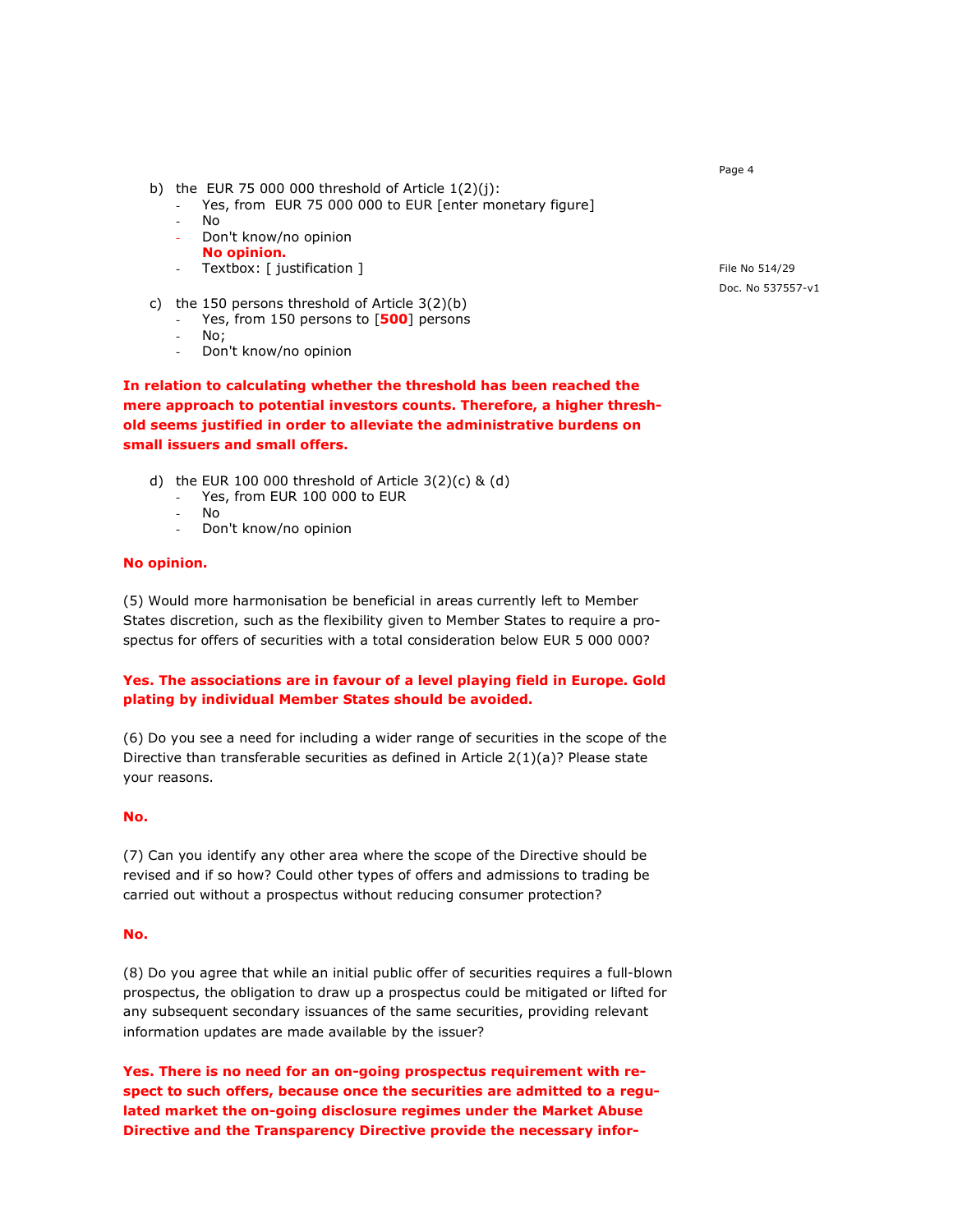# mation. The position is similar for securities listed on exchange regulated markets, because in general those markets also impose on-going disclosure obligations on issuers.

(9) How should Article 4(2)(a) be amended in order to achieve this objective ? Please state your reasons.

The 10% threshold should be raised to [] %

The exemption should apply to all secondary issuances of fungible securities, regardless of their proportion with respect to those already issued. Yes.

(11) Do you think that a prospectus should be required when securities are admitted to trading on an MTF? Please state your reasons.

Yes, on all MTFs

Yes, but only on those MTFs registered as SME growth markets No

No. The associations do not agree with the proposal that the prospectus requirement should be expanded to non-PD regulated markets or platforms. The advantage of most of these markets is facilitating the access to capital. The current regime is very streamlined, flexible and smooth combined with high standards. The associations believe expanding the prospectus requirements to other venues will add unnecessary administrative burden and entry barriers on SMEs looking for raising capital.

(15) Do you consider that the system of exemptions granted to issuers of debt securities above a denomination per unit of EUR 100 000 under the Prospectus and Transparency Directives may be detrimental to liquidity in corporate bond markets? If so, what targeted changes could be made to address this without reducing investor protection?

No. A simpler/more flexible set of rules is desirable for all issuers irrespective of the denomination per unit. Investor protection is secured through other sets of rules (e.g. MiFID).

It is of utmost importance that the wholesale exemption and its benefits are maintained. The wholesale exemption allows the banks to offer securities throughout the EU, without the pass-porting requirement or the translation of the prospectus summary, a process which is repeated for each update of the program documents. As this type of cross-border offering is in line with the overall goals of the CMU, it is our view that the wholesale exemption should be maintained.

The associations encourage the European Commission to take into account that the liquidity in the corporate bond markets is not a result of the denominations of the securities, but a result of efficient market making activities. The participation of market makers remains critical to supporting liquidity and the overall functioning of the secondary markets in addition to the size of issuance. With the current ESMA plans on nonequity transparency pose a risk for any capital market funding for SMEs. The exemption for subsequent fungible tranches of securities already

Page 5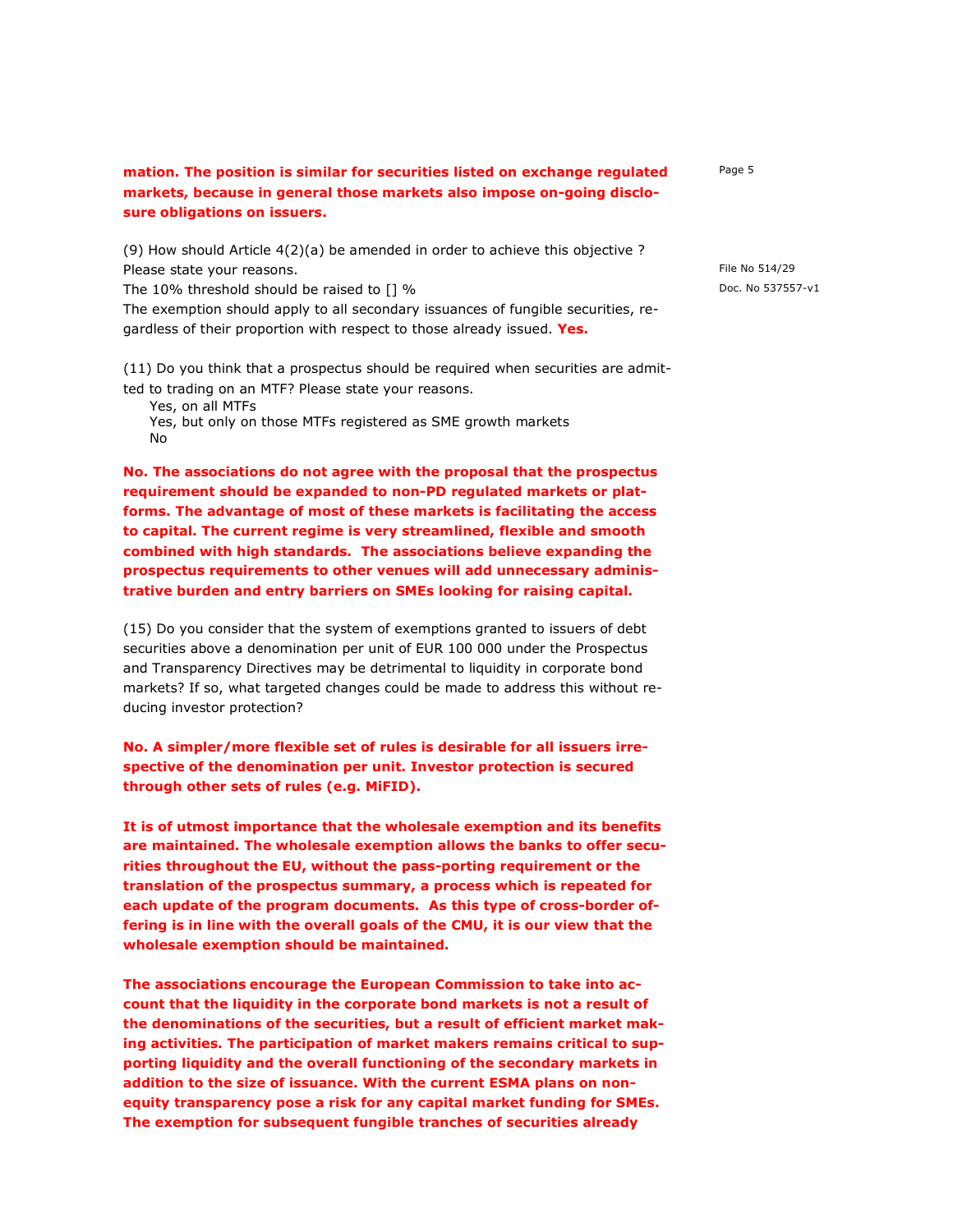# listed, for which a prospectus was prepared for the original tranche, may have a positive impact on the liquidity since it would operate positively on the size of the total issued amounts.

(16) In your view, has the proportionate disclosure regime (Article 7(2)(e) and (g)) met its original purpose to improve efficiency and to take account of the size of issuers? If not, why?

## Yes. The existing disclosure regime seems appropriate. However, the information to be provided by the issuer depends on which type of investors the offer of securities is targeted at and their demands.

(17) Is the proportionate disclosure regime used in practice, and if not what are the reasons? Please specify your answers according to the type of disclosure regime.

a) Proportionate regime for rights issues

# Yes. The existing disclosure regime seems appropriate. However, the information to be provided by the issuer depends on which type of investors the offer of securities is targeted at and their demands.

(23) Should the provision of Article 11 (incorporation by reference) be recalibrated in order to achieve more flexibility? If yes, please indicate how this could be achieved (in particular, indicate which documents should be allowed to be incorporated by reference)?

# Yes. It should be possible to incorporate any information that has been filed with or approved by the NCA in the prospectus by reference, irrespective of whether it has been filed by virtue of a legal obligation or voluntarily.

(24) (a) Should documents which were already published/filed under the Transparency Directive no longer need to be subject to incorporation by reference in the prospectus (i.e. neither a substantial repetition of substance nor a reference to the document would need to be included in the prospectus as it would be assumed that potential investors have anyhow access and thus knowledge of the content of these documents)? Please provide reasons.

### Yes. Since the information is readily available, there is no reason to incorporate the information in the prospectus.

(b) Do you see any other possibilities to better streamline the disclosure requirements of the Prospectus Directive and the Transparency Directive?

### Yes. The scope of the directives should be aligned. The definitions in the Directives should also be aligned.

(25) Article 6(1) Market Abuse Directive obliges issuers of financial instruments to inform the public as soon as possible of inside information which directly concerns Page 6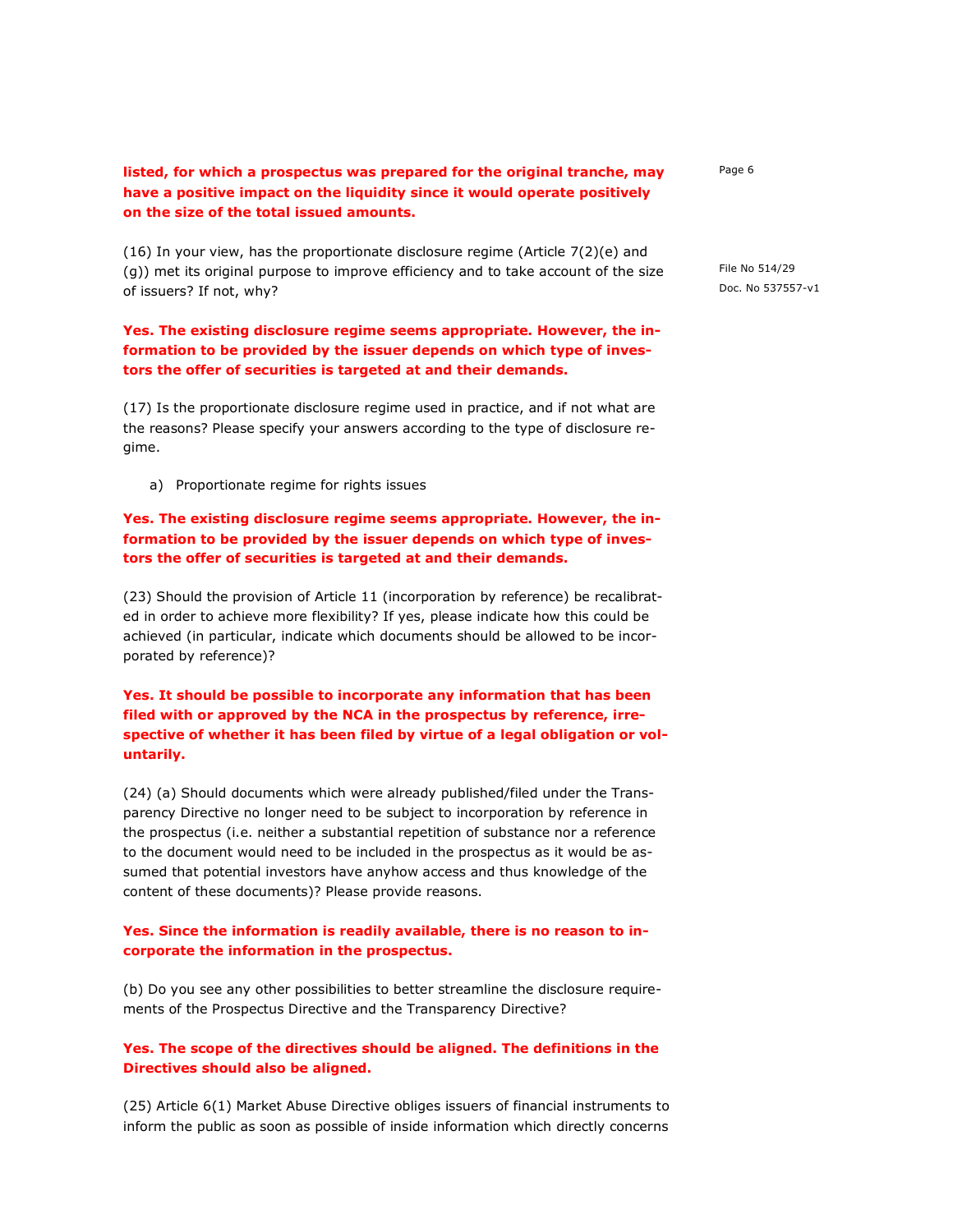the said issuers; the inside information has to be made public by the issuer in a manner which enables fast access and complete, correct and timely assessment of the information by the public. Could this obligation substitute the requirement in the Prospectus Directive to publish a supplement according to Article 17 without jeopardising investor protection in order to streamline the disclosure requirements between Market Abuse Directive and Prospectus Directive?

Yes. The associations support the European Commission's consideration of any ad-hoc publication in accordance with Article 6(1) of the Market Abuse Directive shall substitute the requirement in the Prospectus Directive to publish a supplement without jeopardising investor protection. Any issuer related information published in accordance with the Transparency Directive will not have to be repeated in the prospectus. If the obligation to publish a supplement is repealed, it should be addressed under which circumstances the investor has the right of cancellation.

(26) Do you see any other possibility to better streamline the disclosure requirements of the Market Abuse Directive and the Prospectus Directive?

### Yes. The scope of the directives should be aligned. The definitions in the Directives should also be aligned.

(27) Is there a need to reassess the rules regarding the summary of the prospectus? (Please provide suggestions in each of the fields you find relevant)

- a) Yes, regarding the concept of key information and its usefulness for retail investors Yes.
- b) Yes, regarding the comparability of the summaries of similar securities Yes.
- c) Yes, regarding the interaction with final terms in base prospectuses Yes.
- d) No.

j

e) Don't know/no opinion

The associations agree with the European Commission's assessment that the summary regime has not fully achieved its objectives of being short, simple, clear and easy for investors to understand. The summaries are too extensive and do not promote investor protection. The summary could be replaced by a KID.

(28) For those securities falling under the scope of both the packaged retail and insurance-based investment products (PRIIPS) Regulation1, how should the overlap of information required to be disclosed in the key investor document (KID) and in the prospectus summary, be addressed?

By providing that information already featured in the KID need not be duplicated in the prospectus summary. Please indicate which redundant information would be concerned: [textbox]

a) By eliminating the prospectus summary for those securities. Yes.

Page 7

<sup>&</sup>lt;sup>1</sup> Regulation (EU) No 1286/2014 of the European Parliament and of the Council of 26 November 2014 on key information documents for packaged retail and insurance-based investment products (PRIIPs) (OJL 352, 9.12.2014, p. 1)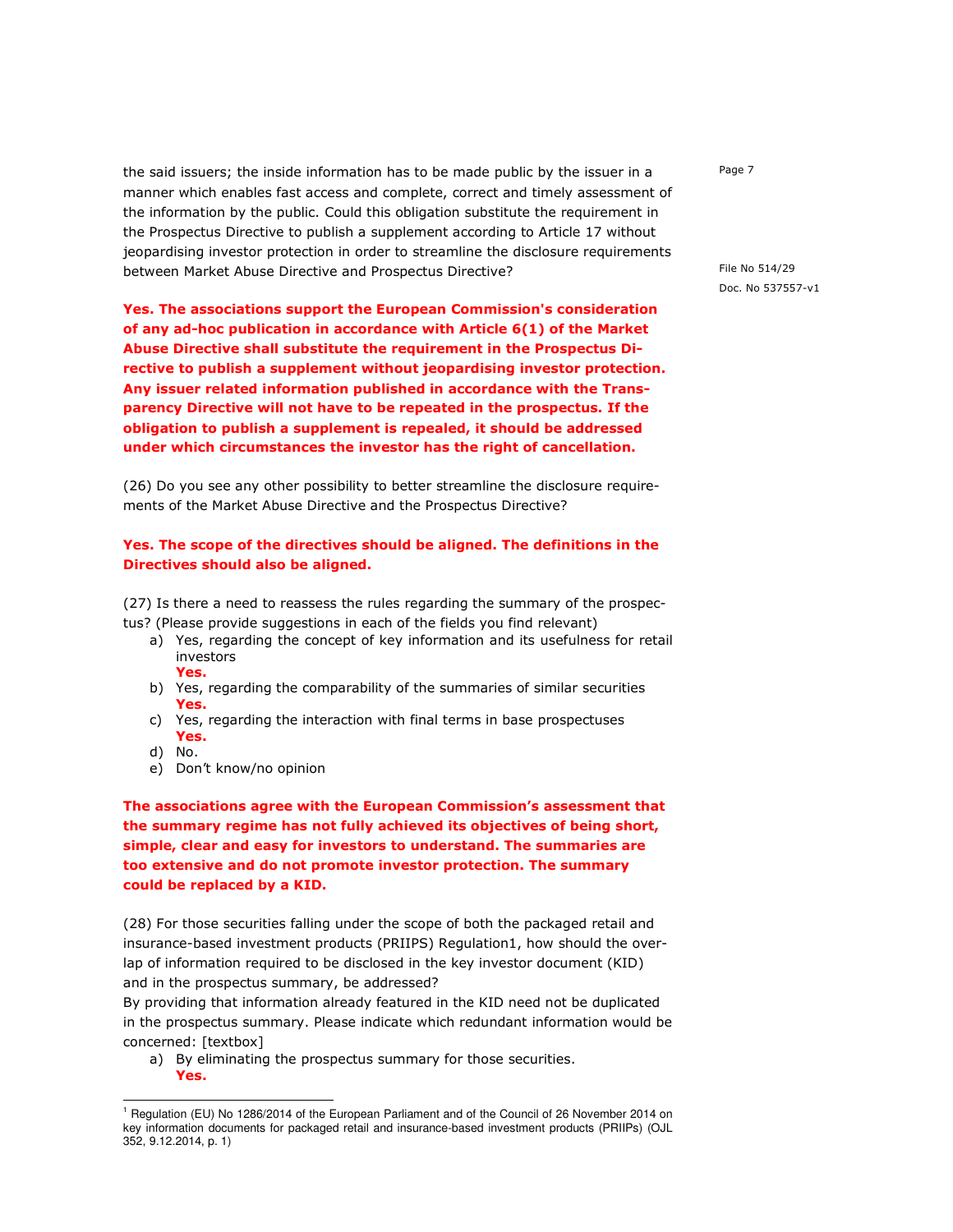- b) By aligning the format and content of the prospectus summary with those of the KID required under the PRIIPS Regulation, in order to minimise costs and promote comparability of products
- c) Other: [textbox]
- d) Don't know/no opinion

#### The summary could be replaced by a KID for all kind of issues.

(29) Would you support introducing a maximum length to the prospectus? If so, how should such a limit be defined?

 Yes, it should be defined by a maximum number of pages and the maximum should be [ figure] pages

 Yes, it should be defined using other criteria, for instance: [textbox] No

No. A better approach would be to rethink the use of the supplements and the final terms and to introduce a more flexible prospectus regime. The ability to use supplements to address issues not covered in the base prospectus is one of the most important improvement areas under the current regime. This is particularly the case with structured products: Limiting the length might cause a need to make different prospectuses for different underlying products. That would neither benefit the issuer nor the investor. Should the European Commission opt for limiting the length of certain sections, the associations point out that the sections on risk description and issuer description as the only potential sections where limitation would work.

(30) Alternatively, are there specific sections of the prospectus which could be made subject to rules limiting excessive lengths? How should such limitations be spelled out?

The risk section could be made subject to rules which only require a description of specific risk factors present at the time the prospectus is drawn up.

(31) Do you believe the liability and sanctions regimes the Directive provides for are adequate? If not, how could they be improved?

### Yes.

(33) Are you aware of material differences in the way the NCAs assess the completeness, consistency and comprehensibility of the draft prospectuses that are submitted to them for approval? Please provide examples/evidence.

Yes. The timeframe for approval of a prospectus differs from jurisdiction to jurisdiction. There are also differences in relation to the substantive treatment of prospectuses. A more pragmatic approach from the competent authorities would be prudent.

(34) Do you see a need for further streamlining of the scrutiny and approval procedures of prospectuses by NCAs? If yes, please specify in which regard.

Page 8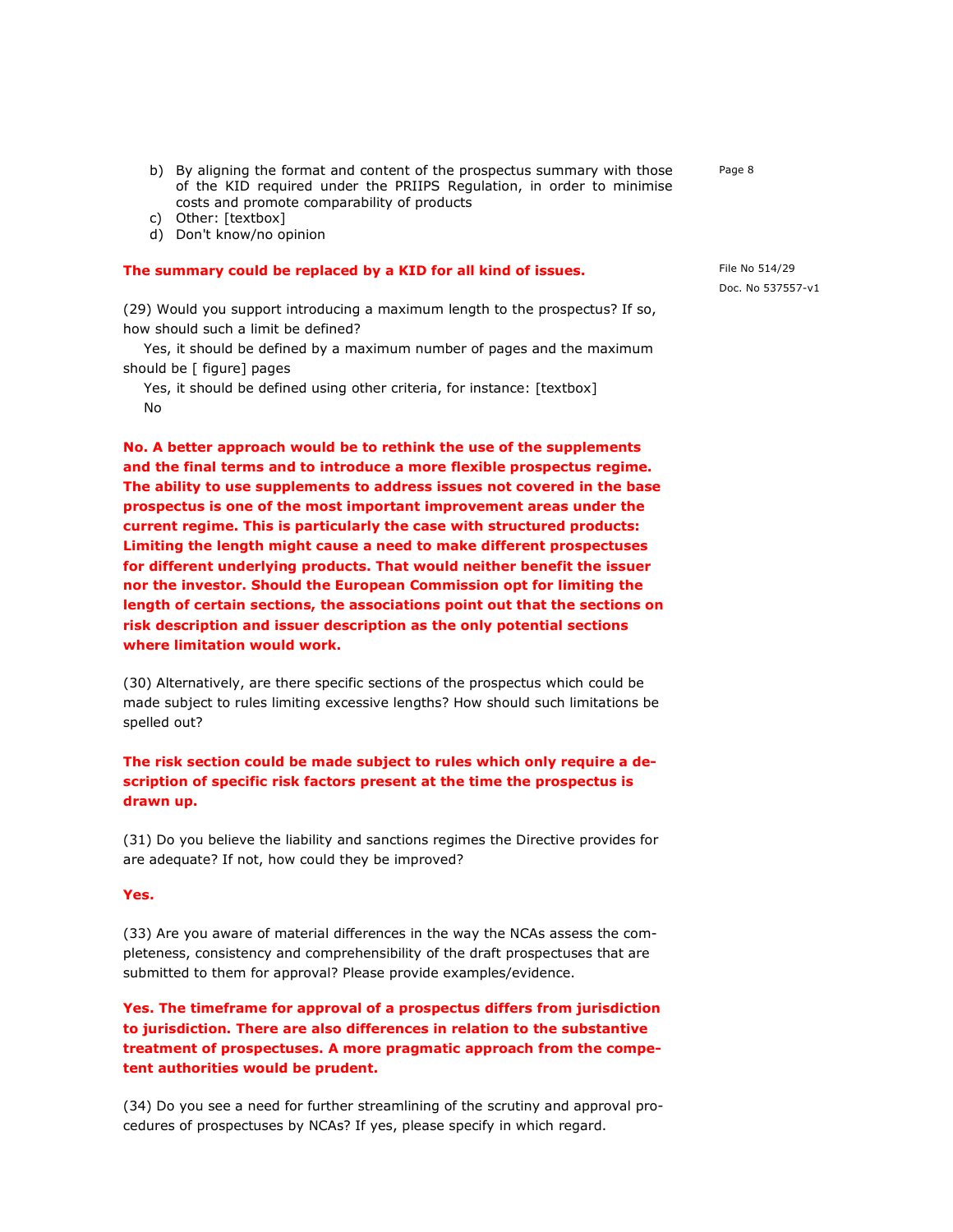Yes. It is important to ensure a uniform application of the rules throughout the EU. Currently the NCAs have very divergent practices all the while the same rules apply to all. Especially, it is important that the competent authorities operate within the same timeframes. Furthermore, it is important that the competent authorities have a pragmatic approach when assessing the completeness, consistency and comprehensibility of the prospectuses.

**(**35) Should the scrutiny and approval procedure be made more transparent to the public? If yes, please indicate how this should be achieved.

# No. The associations do not think that it would be beneficial to make the scrutiny and approval procedure more transparent to the public, in particular not in consideration of investor protection.

(36) Would it be conceivable to allow marketing activities by the issuer in the period between the first submission of a draft prospectus and the approval of its final version, under the premise that no legally binding purchase or subscription would take place until the prospectus is approved? If yes, please provide details on how this could be achieved.

### Yes. This is already regulated in MAR and other regulation.

(37) What should be the involvement of NCAs in relation to prospectuses? Should NCAs:

- a) review all prospectuses ex ante (i.e. before the offer or the admission to trading takes place) a
- b) review only a sample of prospectuses ex ante (risk-based approach)
- c) review all prospectuses ex post (i.e. after the offer or the admission to trading has commenced)
- d) review only a sample of prospectuses ex post (risk-based approach)
- e) Other
- f) Don't know/no opinion

Please describe the possible consequences of your favoured approach, in particular in terms of market efficiency and invest protection.

# The current (ex-ante) approval process works well. However, the NCA's should be subject to shorter deadlines in order to reduce the approval process.

(38) Should the decision to admit securities to trading on a regulated market (including, where applicable, to the official listing as currently provided under the Listing Directive), be more closely aligned with the approval of the prospectus and the right to passport? Please explain your reasoning, and the benefits (if any) this could bring to issuers.

Yes. The decision to admit securities to trading should be more aligned with the approval process. The associations have experienced that regulated markets comment on topics without legal basis.

Page 9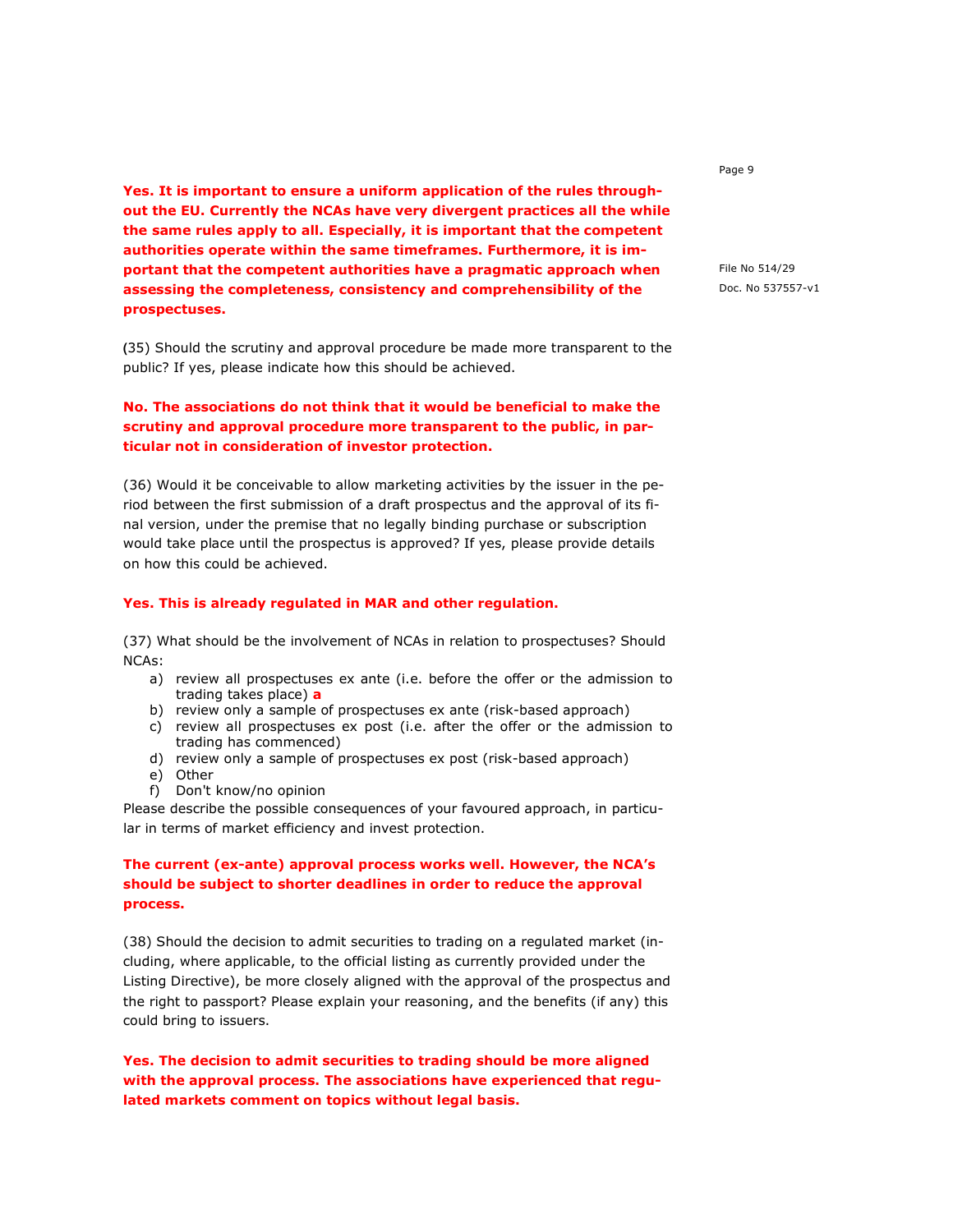(39) (a) Is the EU passporting mechanism of prospectuses functioning in an efficient way? What improvements could be made?

#### Yes. The requirement to translate the summary should be revoked.

(b) Could the notification procedure set out in Article 18, between NCAs of home and host Member States be simplified (e.g. limited to the issuer merely stipulating in which Member States the offer should be valid, without any involvement from NCAs), without compromising investor protection?

### Yes. The notification procedure between NCAs of home and host Member States as set out in Article 18 should be simplified.

One possible concept might be that an issuer simply indicates vis-a-vis the competent authority of its home Member States in which other EU Member State the securities shall be publicly offered, without any involvement of the competent authorities of the host Member States. To implement such simplification, the associations propose establishing an integrated EU filing system/central information storage supervised by ESMA. Any prospectus related information, e.g. the prospectus itself, the certificate of approval and any effected pass-porting will have to be reported by the NCA to ESMA and fed into the data base (either by the NSA, ESMA or the actual issuer).

(40) Please indicate if you would support the following changes or clarifications to the base prospectus facility. Please explain your reasoning and provide supporting arguments:

B: The validity of the base prospectus should be extended beyond one year in order to reduce costs. For this proposal to have any real impact it would have to be combined with a review of the restrictions in respect of the use of supplements.

(42) Should the dual regime for the determination of the home Member State for non-equity securities featured in Article 2(1)(m)(ii) be amended? If so, how?

- a) No, status quo should be maintained.
- b) Yes, issuers should be allowed to choose their home Member State even for non-equity securities with a denomination per unit below EUR 1 000. Yes.
- c) Yes, the freedom to choose the home Member State for non-equity securities with a denomination per unit above EUR 1 000 (and for certain nonequity hybrid securities) should be revoked.

The issuer should be allowed to choose home Member State regardless of the denomination per unit. There is no reason to limit the liberty of choosing home Member State.

(43) Should the options to publish a prospectus in a printed form and by insertion in a newspaper be suppressed (deletion of Article 14(2)(a) and (b), while retaining Article 14(7), i.e. a paper version could still be obtained upon request and free of charge)?

Page 10